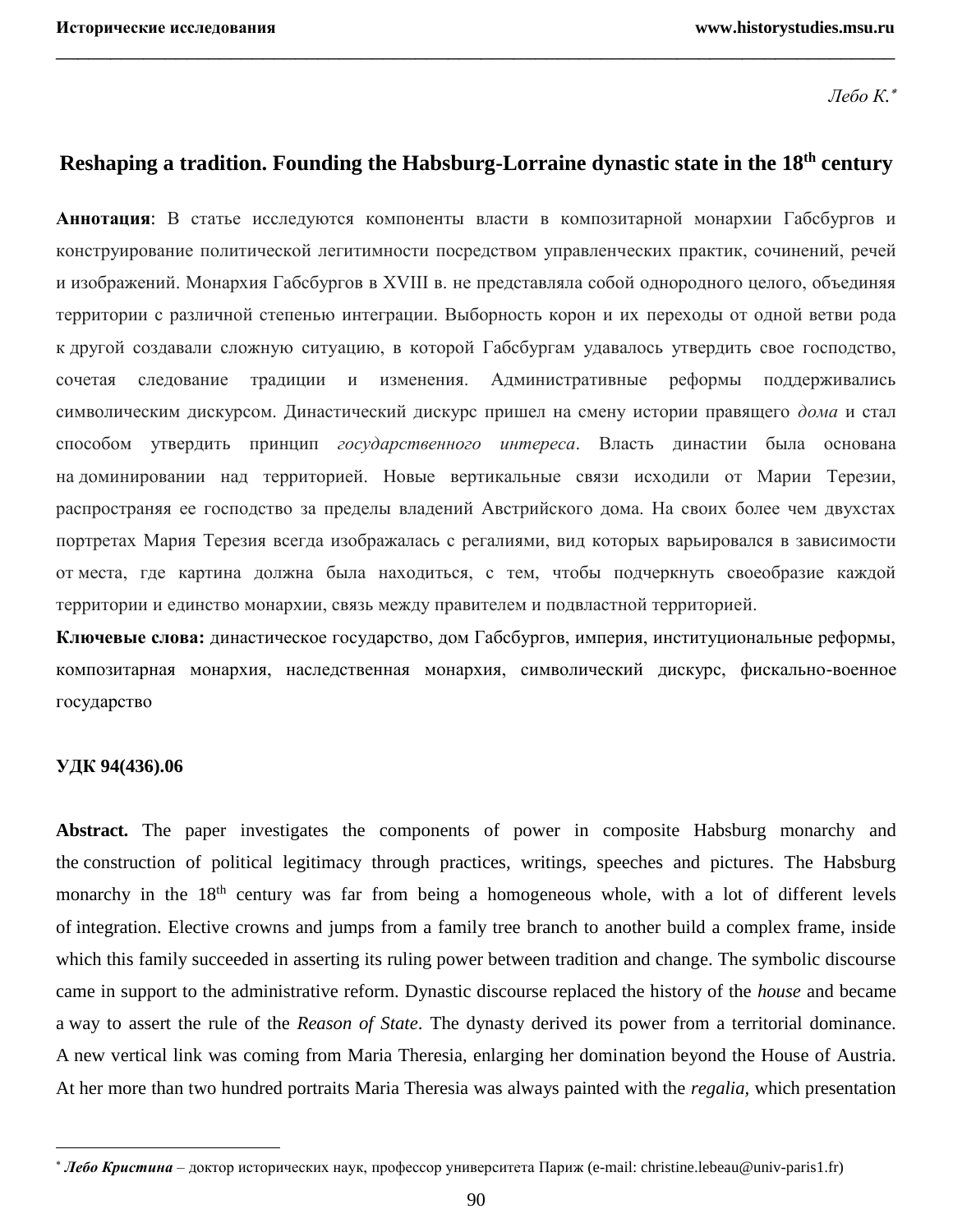varied according to the place the painting was going to be shown, in order to recall the singularity of each territory and the unity of the monarchy, the bound between the ruler and the territories.

\_\_\_\_\_\_\_\_\_\_\_\_\_\_\_\_\_\_\_\_\_\_\_\_\_\_\_\_\_\_\_\_\_\_\_\_\_\_\_\_\_\_\_\_\_\_\_\_\_\_\_\_\_\_\_\_\_\_\_\_\_\_\_\_\_\_\_\_\_\_\_\_\_\_\_\_\_\_\_\_\_\_\_\_\_\_\_\_\_\_\_\_\_\_\_\_\_\_

**Key words:** a composite monarchy, a dynastic state, an empire, a fiscal-military state, a hereditary monarchy, the House of Habsburg, institutional reforms, a symbolic discourse

«Dynasty» is often used to describe European reigning families and particularly the Habsburgs, but this noun has become the most used one only late, without suppressing or replacing the others<sup>1</sup>. Indeed Voltaire wrote: «Since Charles V balance was leaning towards the House of Austria. This powerful house was, around the year 1630, ruling Spain, Portugal and the treasures of America; the Netherlands, Milanese, Kingdom of Naples, Bohemia, Hungary and even Germany (if one may write it) had become its patrimony and if so many States had been ruled together by the same head of this House, one could have easily believed that the whole of Europe had been brought under his commands»<sup>2</sup>. At the cost of a few short cuts, Voltaire manages to give a hierarchy to the political action and scale of power: the House, the Prince and the territories. The royal Historiographer also takes into account the two meanings of the word «power», at first the one of the *Dictionnaire* of the French Academy (1694) where a sovereign State and its relative power («considerable power») or an Empire as a part of a territory, then also the ability to impose its will to the others or, as Johann Heinrich Zedler writes it in his *Lexikon* (1731-1754): «Power is nothing else than the possibility to apply one's decision»<sup>3</sup>. The questions posed are: how the Habsburg managed to secure their power? Which are the components of this power? To what extent is that power bound to the dynasty? Changing political contexts can focus more accurately what is at stake behind Habsburg history. Elective crowns, composite monarchies and jumps from a family tree branch to another build a complex frame inside which this family succeeds in asserting and maintains its ruling power – continuity by constant change<sup>4</sup>.

If the ends of power are the subjects of no discussion, measuring power, or how it is growing, are very discussed. Many patterns are thus available, but studying words used by power structures has long been

<sup>&</sup>lt;sup>1</sup> For an extensive use of the dynastic scheme, Duindam, Jeroen. Dynasties. A global history of power, 1300-1800. Cambridge: Cambridge University Press, 2016.

<sup>2</sup> «Depuis Charles Quint la balance penchait du côté de la maison d'Autriche. Cette maison puissante, était, vers l'an 1630, maîtresse de l'Espagne, du Portugal et des trésors de l'Amérique ; les Pays-Bas, le Milanais, le royaume de Naples, la Bohême, la Hongrie, l'Allemagne même (si on peut le dire) étaient devenus son patrimoine et si tant d'Etats avaient été réunis sous un seul chef de cette maison, il est à croire que l'Europe lui aurait enfin été asservie» (Voltaire. Le siècle de Louis XIV (1753). T. II. Des États de l'Europe avant Louis XIV / René Pomeau ed. Paris: Gallimard, 1957. P. 621).

<sup>3</sup> «Puissance. s. f. Pouvoir, authorité (…) *Puissance*, se prend aussi pour Domination, empire. *Cyrus sousmit à sa puissance la plus grande partie de l'Asie (…) Puissance,* se prend aussi pour Estat souverain. *La Republique de Venise est une Puissance considerable en Italie»* (Dictionnaire de l'Académie française*.* Paris, 1762. P. 302)*;* «Macht, ist eine Krafft oder Vermögen das möglich würcklich zu machen. Oder Macht ist nichts anders, als die Möglichkeit auszurichten oder zu vollführen, was man beschlossen» (Johann Heinrich Zedler. Grosses vollständiges Universal-Lexikon aller Wissenschaften und Künste. Leipzig, 1731-1754. B. 19. S. 86-87). <sup>4</sup> Evans, Robert J.W. The Making of the Habsburg Monarchy, 1550-1700: An Interpretation. Oxford: Oxford University Press,1984. For the 19th century, Judson, Pieter. The Habsburg Empire. A new History. Cambridge Mass.: Harvard University Press, 2016.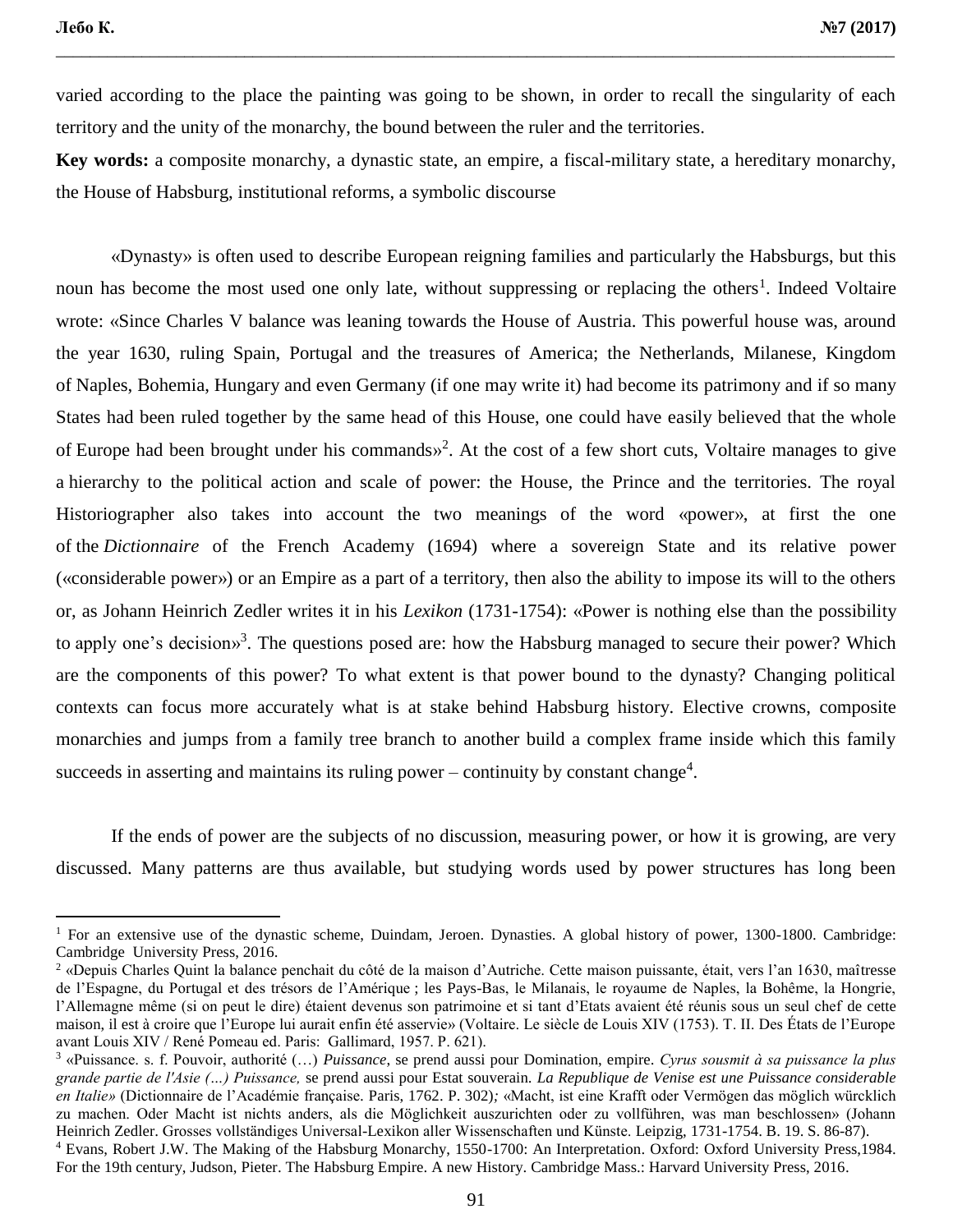relegated backward by a historiography that felt bound to stress the strengthening of the state through administrative centralization<sup>5</sup>. Continuing Max Weber's analysis, Wolfgang Reinhard opposes the State and the monarchy, explaining that the construction process of the Modern State results in the monarchy ending up as one of its institution<sup>6</sup>. Going against those who consider that the construction was that of a Fiscal Military State and that the growth of expenditures and revenues was simultaneous, some preferred to insist on the consensus<sup>7</sup>. The pattern of the genesis of «the Modern State» was thus changed and the criteria of taxes acceptance became the mean to identify it<sup>8</sup>. However, was Maria Theresia's monarchy an absolutist construction, despite the loss or because of the loss of Silesia following the War of Austrian Succession and the story of consensus seems to lose in credibility with the reign of Charles VI  $(1711-1740)^9$ ? This kind of story-telling, typical of the end of 19th century, also appears as a rewriting of the Habsburg family history pointing Maria Theresia herself as a dynasty founder and a «Super-Mother» (Über-Mutter) in her own family. Metamorphoses of power are mainly those of the history of power.

\_\_\_\_\_\_\_\_\_\_\_\_\_\_\_\_\_\_\_\_\_\_\_\_\_\_\_\_\_\_\_\_\_\_\_\_\_\_\_\_\_\_\_\_\_\_\_\_\_\_\_\_\_\_\_\_\_\_\_\_\_\_\_\_\_\_\_\_\_\_\_\_\_\_\_\_\_

This paper will emphasize Maria Theresia's reign (1740-1780), an Empress whose ascent, though contested, was made possible by a change in devolution laws<sup>10</sup>. It aims at showing the methods used to justify a ruling style. This will give an accurate picture of complex relations between logic of words and reforms, tradition and modernity.

#### **The inherited house**

«Dynasty», the most common word today to identify family power through time was not much used in the 18<sup>th</sup> century. Zedler's Dictionary identifies «dynastia» and «oligarchy» and gives a negative definition. In the 17th and 18th Century, the word «House» was much more common. At first a word that implies a place, but which also shows the continuity of a family power, as Johann Heinrich Boecler, influent lawyer in the Empire (1611-1672) writes it: «Familia…principalis intelligitur tota illa series, qua illustrissimarum Domuum Maiores & ab ii sorti a stirpe per ordinem successionis & propagationis ad proxima usque tempora

<sup>5</sup> Nederveen Pieterse, Jan. Metamorphoses of Power: From Coercion to Cooperation? // Asian Journal of Social Science. Vol. 33-1. 2005. Special Focus: The Modern Prince and the Modern Sage: Transforming Power and Freedom. P. 4-22; Bourdieu, Pierre. De la maison du roi à la raison d'État. Un modèle de la genèse du champ bureaucratique // Actes de la Recherche en Sciences Sociales. Vol. 118. 1997. Special Focus: Genèse de l'État modern. P. 55-68.

<sup>6</sup> Reinhard, Wolfgang. Frühmoderner Staat-Moderner Staat // Die Entstehung des modernen Europa 1600-1900 / Olaf Mörke, Michael North ed. Cologne, Weimar and Vienna: Böhlau Verlag, 1998. S. 1-9.

<sup>7</sup> Brewer, John. The Sinews of power. War, money and the English State, 1688-1783. London: Unwin Hyman, 1989. Chapter 8. Public knowledge and private interest: the state, lobbies and the politics of information. P. 221-249; Bündnispartner und Konkurrenten der Landesfürsten? Die Stände in der Habsburger Monarchie / Gerhard Ammerer, William D. Godsey ed. Vienna-München: R. Oldenbourg, 2007.

<sup>8</sup> Genet, Jean-Philippe. La genèse de l'État moderne // Actes de la recherche en sciences sociales. 118. Juin 1997. P. 3-18.

<sup>9</sup> Dickson P.G.M. Finance and Government under Maria Theresia, 1740-1780. Oxford: Clarendon Press, 1987.

<sup>&</sup>lt;sup>10</sup> Turba, Gustav. Geschichte des Thronfolgerechtes in allen habsburgischen Ländern bis zur pragmatischen Sanktion Kaiser Karls VI. 1156 bis 1732. Vienna / Leipzig: Fromme, 1903.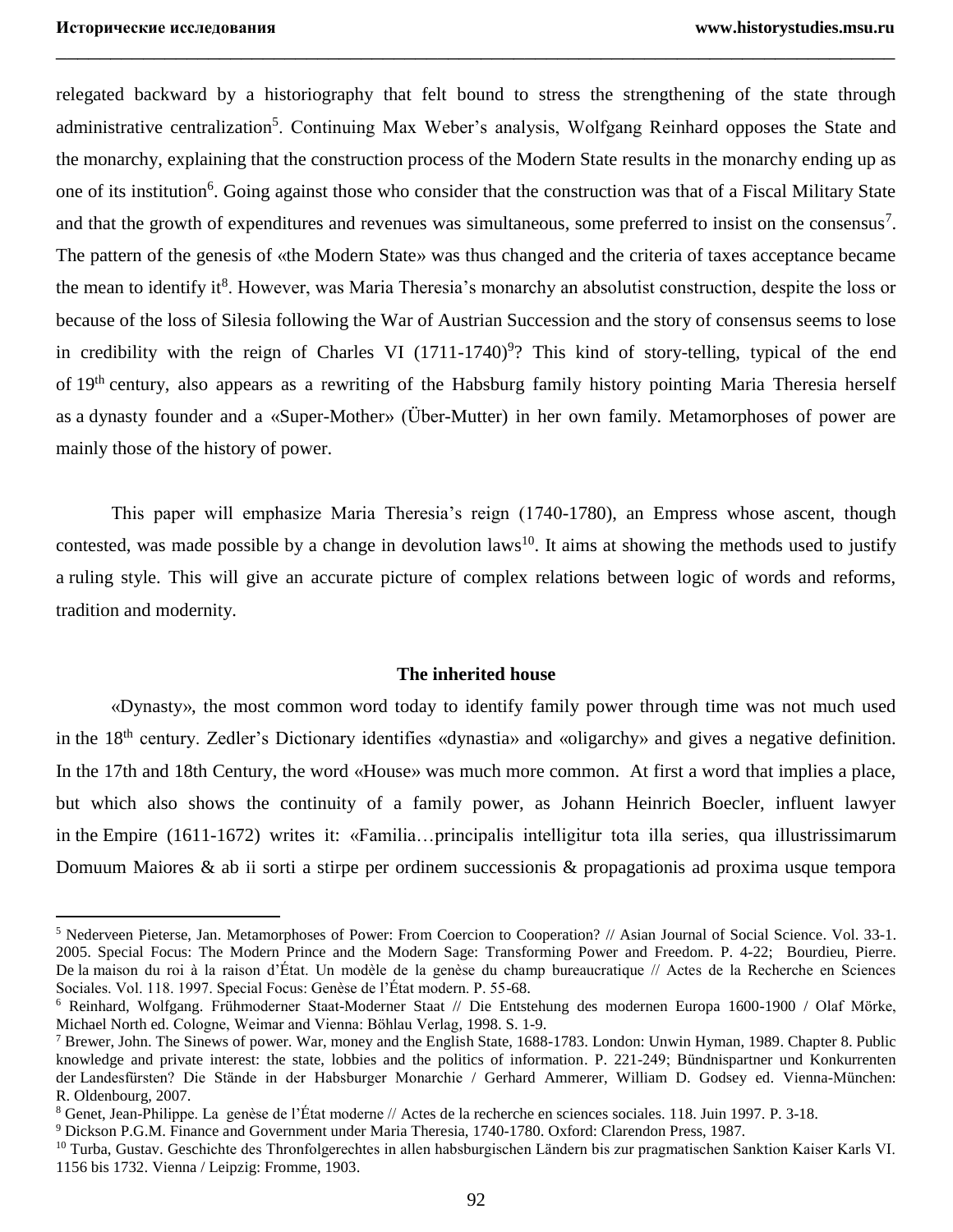numerantur»<sup>11</sup>. The Habsburg notice, which Johann Zedler added in his dictionary and focuses in part on the «origin of the House» (*Stammhaus*), is following for a big part the History of its time. The reign of Charles VI (1711-1740) indeed coincides with the historical affirmation of the superiority of the Habsburg and the development of the representation of the *domus inclita* or illustrious House<sup>12</sup>. Under the reign of his daughter Maria Theresia, the power of the house still finds its roots in a symbolic way, but also receives a new legal legitimacy.

\_\_\_\_\_\_\_\_\_\_\_\_\_\_\_\_\_\_\_\_\_\_\_\_\_\_\_\_\_\_\_\_\_\_\_\_\_\_\_\_\_\_\_\_\_\_\_\_\_\_\_\_\_\_\_\_\_\_\_\_\_\_\_\_\_\_\_\_\_\_\_\_\_\_\_\_\_\_\_\_\_\_\_\_\_\_\_\_\_\_\_\_\_\_\_\_\_\_

The history of the Habsburg's power starts with a prince patronage that is active since the 15th Century and which reached its peak under the reign of Maximilian I. The history of the kinship (*Sippe*) relied at first on the religious figures of Saint Leopold and Saint Stephen or on insignas, such as the eagle, the lion or the bull Apis, but rapidly took an imperial and mythological turn, referring not only to Charlemagne, but also to Trojan and Roman lineage<sup>13</sup>. However, the Benedictine erudition was given it another direction. The Benedictine monk Marquardt Herrgott (1694-1762) published in 1737 the results of his researches on the ancientness of the house<sup>14</sup>. By having different results from the mythological family trees, that made the Habsburgs the descendants of Aeneas, the historian put the emphasis on the virtues that belong to the family itself. Indeed, the Habsburg are an Alsatian linage, located right at the centre of the historical Lotharingia, between the Rhine and the Alps, at the crossroads of Germany, Burgundy, France and Northern Italy. The Habsburg castle, built around 1020 by Werner, bishop of Strasburg, was then located in Burgundy and therefore outside the Ottonian Empire. A legend is attached to the castle and was revived in the 14<sup>th</sup> Century: Werner reproaches Radbod, first Habsburg to be identified with certainty, to have oversight building the castle's walls and towers; the latter promises to remedy this oversight by building them in one night and, on the next day, some loyal common people are building walls and the knights are building the towers. The Habsburgs are not protected by walls, but by the loyalty of their servants. Of course, the myth of the Golden Fleece still provides the family with the legitimacy of being the descendants of the founders of Rom, as show the solemn dynastical ceremonial painted by the court painter Meytens. But the stories attached to the Alsatian origins, that Marquardt Herrgott

<sup>&</sup>lt;sup>11</sup> Zedler. Grosses vollständiges Universal-Lexikon. B. 12. S. 40; Boecler, Johann Heinrich. De Principalium Familiarum perpetuitate // Dissertationes Academicae. Editio secunda. Pars II. Strasburg, 1701. P. 872-899.

<sup>12</sup> Maximilian I. Triumph eines Kaisers. Herrscher mit europäischen Visionen. Katalog der Ausstellung in der kaiserlichen Hofburg zu Innsbruck 2005/06. Innsbruck, 2005.

<sup>13</sup> Lhotsky, Alphons. Aufsätze und Verträge. I. Europäisches Mittelalter, Das Land Österreich. München: Oldenbourg, 1970; Wandruszka, Adam. Das Haus Habsburg. Die Geschichte einer europäischen Dynastie. Vienna: Verlag für Geschichte und Politik, 1984 (5th ed.); Tanner, Marie. The Last Descendents of Aeneas. The Habsburgs and the mythic image of the emperor. New Haven-London: Yale University Press, 1993.

<sup>&</sup>lt;sup>14</sup> Herrgott, Marquardt. Genealogia diplomatica augustae Domus Hasburgicae. Sankt Blasien, 1737. Marquard Herrgott published in 1750 his Monumenta augustae domus Austriacae (Kaliwoda**,** 1750 – 1773).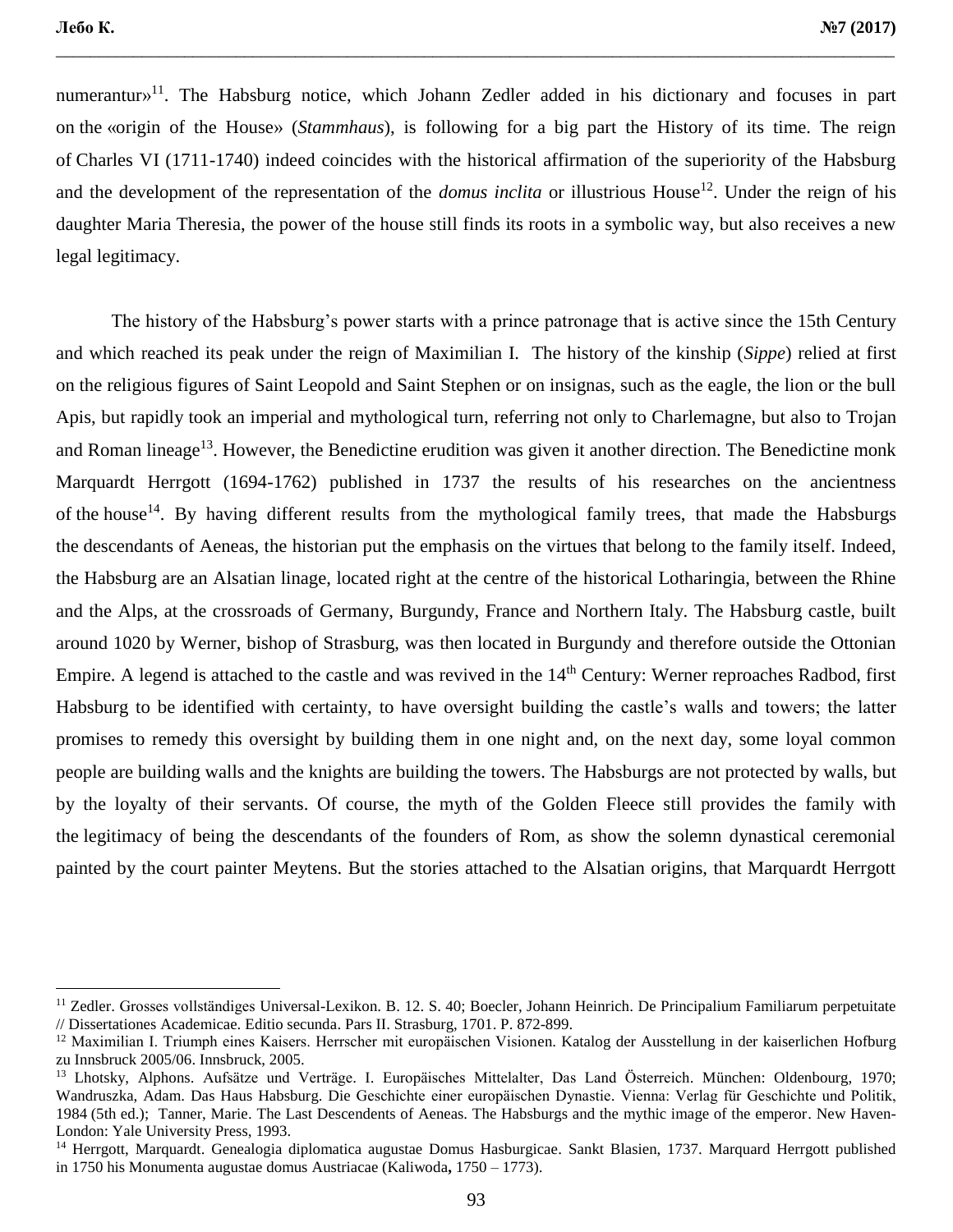was revived change the Imperial perspective. Maria Theresia also defined in her *Political Testament* the house as the transmission of virtues (indulgence and grace / Milde und Gnad)<sup>15</sup>.

\_\_\_\_\_\_\_\_\_\_\_\_\_\_\_\_\_\_\_\_\_\_\_\_\_\_\_\_\_\_\_\_\_\_\_\_\_\_\_\_\_\_\_\_\_\_\_\_\_\_\_\_\_\_\_\_\_\_\_\_\_\_\_\_\_\_\_\_\_\_\_\_\_\_\_\_\_

Mother of the peoples who also have these *virtutes regiae*, Maria Theresia's power also comes from divine right in order to insure her subjects' common good. The archbishop of Blois, who gave her eulogy in Notre-Dame Cathedral in Paris, was insisted on the symbol of the cross he brandished at her coronation and which opened the sky at the Cathedral of Aachen. The choice of the first names Leopold and Joseph for the Archdukes, respectively first and second heir to the Crowns, recalls both the bound with the predecessors of Maria Theresia for the eldest, with Joseph I and the persistence of a Maria Theresia's «fathers' faith», which resulted in the *pietas austriaca*, funded by the modesty of Saint Leopold and is reminded by the Plague column at the centre of Vienna, at the basis of which the Emperor Leopold is shown kneeling, devoted to the Christ.

Using the notion of House mainly has the advantage to create a separate legal sphere, distinct from that of the German Holy Roman Empire of which the Habsburgs are the elected sovereigns since 1446. The creation in 1749 of the *Geheimes Hausarchiv* shows how the house's Law (*Hausrecht*) becomes a State Law, not only for the Archduchy of Austria, but also for territories under «Austrian» domination. Dynastic rules became a part of Public Law and a ground for adapting them.

At first heirs to the Babenberg, then to the Kingdoms of Castilla and Aragon and their territories, the Habsburgs take over the inheritance of the Jagiellos, following the 1505 agreement between Maximilian I and Ladislaus Jagiello, King of Bohemia and Hungary and the death of the latter at the Battle of Mohács in 1526. Maximilian's will and testament according to which Carl and Ferdinand become entitled to be called «our natural inheritor», Worms Treaty (1521) and Brussels Treaty (1522) organised the patrimony between the two branches of the house by ending with the sharing between inheritors, and concentrating provinces inside primogeniture, according to «eldest child's right to inherit». Ferdinand I thus obtained the Archduchy of Austria, the County of Tyrol, the Kingdoms of Bohemia and Hungary, before being elected Emperor at the death of his Brother Charles V in 1558. It is however Ferdinand II who reunited the patrimony following the extinctions of the Tyrolean and Styrian branches. In his testimony in 1621, he established primogeniture without consulting the Estates of the different territories<sup>16</sup>.

The second phase of political construction consisted in transforming the Crown Lands for which the Habsburg had to be elected in hereditary crowns and to assert their domination on all the territories.

<sup>&</sup>lt;sup>15</sup> English translation: The Habsburg and Hohenzollern Dynasties in the Seventeenth and Eighteenth Centuries. The Documentary History of Western Civilization / C. A. Macartney, ed. New York: Evanston, 1970. P. 97-132. Original German text: Kaiserin Maria Theresias Politisches Testament / Josef Kallbrunner ed. Vienna: Verlag für Geschichte und Politik, 1952. S. 25-73.

<sup>16</sup> Winkelbauer, Thomas. Ständefreiheit und Fürstenmacht. Länder und Untertanen des Hauses Habsburg im konfessionalen Zeitalter. Vienna: Carl Ueberreuter, 2003. S. 175.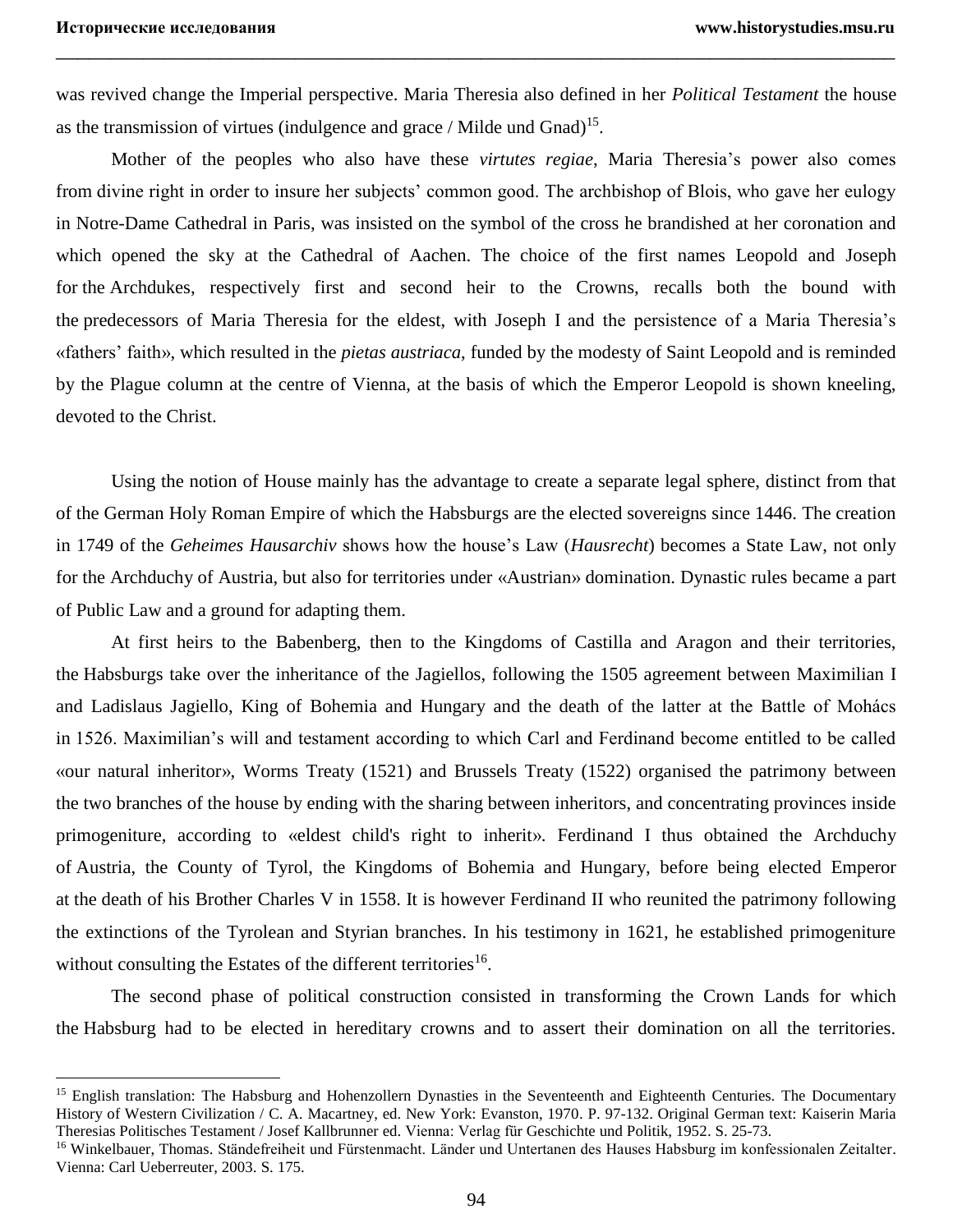Following the rebellion and defeat of the Estates of Bohemia he body of legislation known as the *Verneuerte Landesordnung* (Revised Land Ordinance) imposed by Ferdinand in 1627 created the new legal basis for justice and administration in the Bohemian lands. It reinforced royal authority to exercise power, curtailed the powers of the Estates, established Catholicism as the only legal faith and made the Bohemian Crown heritable only by the House of Habsburg. It marked the end of that process of political affirmation by the Habsburgs, which Ferdinand I had started<sup>17</sup>. The history of the Kingdom of Hungary is punctuated since 1526 by rebellions against the Habsburg, but the hereditary crown had been accepted in 1687 by the Parliament in a context of wars with the Ottoman Empire. The Emperor-King agreed that if the Habsburg male line became extinct, Hungary would once again have an elective monarchy. This was the rule in the Kingdom of Bohemia too. But the hereditary monarchy still remained contractual. In 1713 Emperor Charles VI issued an edict declaring the indivisibility of all Habsburg lands and that the succession was henceforth to be in the direct line, in particular that Charles's daughters were placed before those of his father and brother in the line of succession. The Hungarian Parliament voted it in 1723 and accepted hereby not only female inheritance until the extinction of the Habsburg family, both male and female, but also the inseparable aspect of the domination<sup>18</sup>.

\_\_\_\_\_\_\_\_\_\_\_\_\_\_\_\_\_\_\_\_\_\_\_\_\_\_\_\_\_\_\_\_\_\_\_\_\_\_\_\_\_\_\_\_\_\_\_\_\_\_\_\_\_\_\_\_\_\_\_\_\_\_\_\_\_\_\_\_\_\_\_\_\_\_\_\_\_\_\_\_\_\_\_\_\_\_\_\_\_\_\_\_\_\_\_\_\_\_

Maria Theresia's power was still based on inherited practices: collective management or «joint ownership» of «family properties» (assets; ranks; rights; positions) with no personal appropriation by any member of the family, according to indivisibility; the increase of family property through weddings and inheritance; continuity derived from a particular official position associated with high symbolic power. The wedding with Francis, Duke of Lorraine first enabled in 1736 to create, by exchanging the Duchy of Lorraine, the secundogeniture of Toscana, then, at the expense of the War of the Austrian Succession, to retain the Holy Empire. Maria Theresia is still known for becoming the «mother-in-law of Europe» by multiplying political weddings for her daughters.

Temporal link between the different members of the family, the house is a sort of a roof for the different provinces that constitute the Composite monarchy. A letter from Archduke Ferdinand to his brother Carl in 1529 already suggested a transfer of the «five places» in Switzerland which should be attained and included «into our house of Austria»<sup>19</sup>. The metaphor of the house relates the ruling family to the realm which it rules: the monarch is the master of the house, ruling the dynasty as well as the subjects of his realm. The right to rule is inherited within the family, not anymore from chart falsification, such as the *Privilegium Maius*, a forgery that had permitted to create the Archduchy of Austria, but a one guaranteed by public law.

<sup>17</sup> Panek, Jaroslav. Ferdinand I. Der Schöpfer des politischen Programms der österreichischen Habsburger? // Die Habsburgermonarchie 1620 bis 1740. Leistungen und Grenzen des Absolutismusparadigmas / Petr Mat'a and Thomas Winkelbauer eds. Suttgart: Franz Steiner, 2006. S. 63-72.

<sup>18</sup> Turba, Gustav. Die Grundlagen der pragmatischen Sanktion, I. Ungarn. Leipzig-Wien: F. Deuticke, 1911-1912.

<sup>&</sup>lt;sup>19</sup> Lhotsky, Alphons. Was heisst 'Haus Österreich' ? // Aufsätze und Verträge. I. S. 344-366.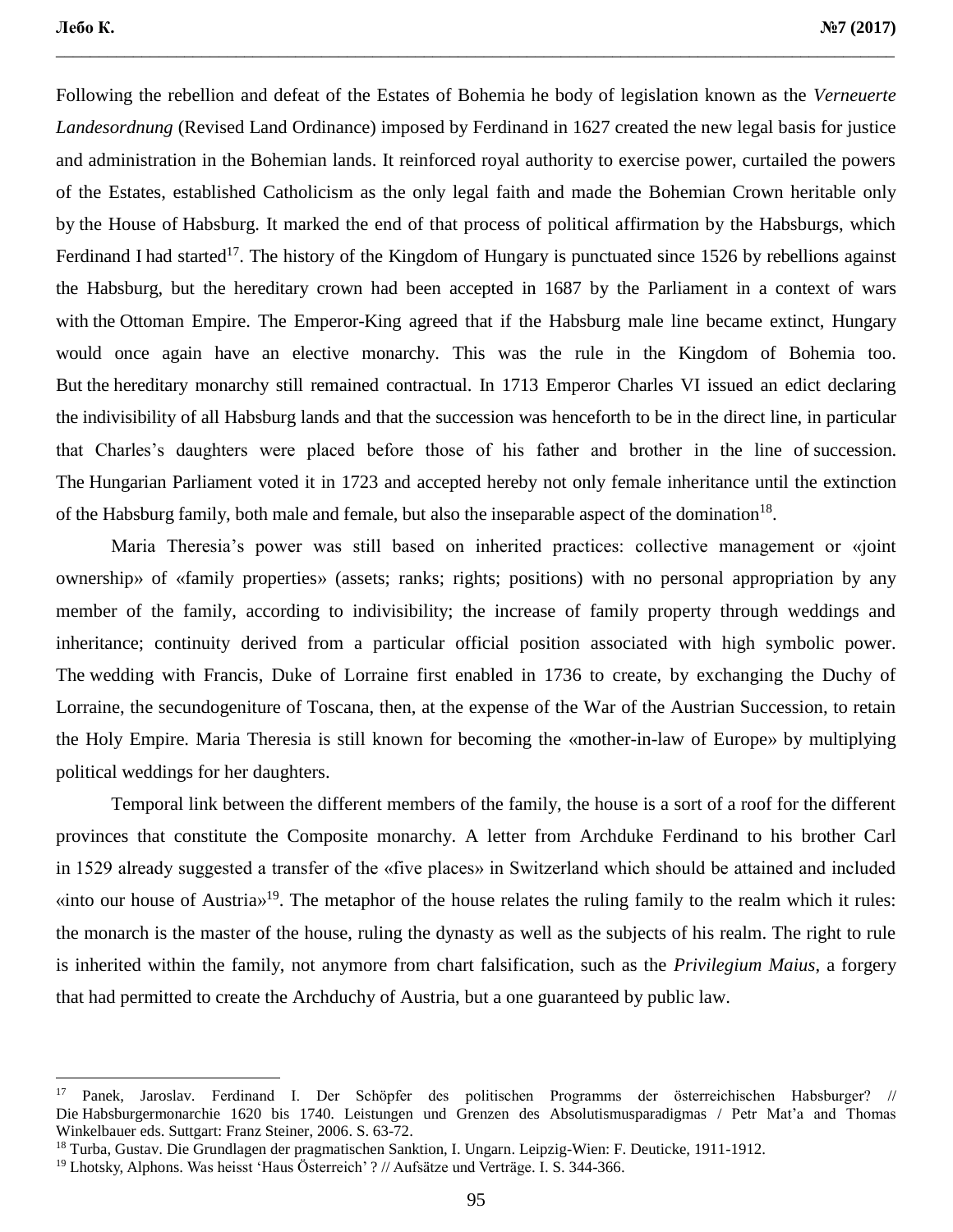One however has to resist to the temptation of self-fashioning, exclusively organised around the point of view of the dynasty. To describe the political situation in the first half of the  $17<sup>th</sup>$  century, Karen J. MacHardy uses the consensus theory of Michael Mann: the Habsburg would have thus evolved from a medieval patrimonial domination to a «Coordinating princely State»<sup>20</sup>. If the monarchy was conferred by divine and hereditary right, Maria Theresia as her predecessors had first received homage from the members of the Estates of Austria (November 1740) then, while she was crowned Queen of Hungary (June 1741), then Queen of Bohemia (May 1743). The King was required to be present at the Coronation Diet. Joseph II significantly forwent a coronation ceremony, since being crowned would mean being bound by the oath to preserve the old constitution and the privileges of the estates, and this ran counter to the intentions of the «*kalapos királyi»*, «the king in a hat». Indeed, the theory of the Holy Crown, which makes of the crown the State insigna was actively kept in Hungary, this was also brought up in Bohemia<sup>21</sup>. The sharing of power between the king – Maria Theresia was *Rex Hungariae* – and the members of the Estates, who are landlords, was regularly in question, with a changing geometry. Maria Theresia made herself in his *Political Testament* a denunciator of these minister-intruders who were putting at risk the ability to tax proportionally the different States of the Monarchy.

\_\_\_\_\_\_\_\_\_\_\_\_\_\_\_\_\_\_\_\_\_\_\_\_\_\_\_\_\_\_\_\_\_\_\_\_\_\_\_\_\_\_\_\_\_\_\_\_\_\_\_\_\_\_\_\_\_\_\_\_\_\_\_\_\_\_\_\_\_\_\_\_\_\_\_\_\_

#### **A fiscal-military state?**

The biography of Maria Theresia the historian Alfred von Arneth, head of the House and State Archives, wrote has largely contributed to the understanding of Maria Theresia's reign<sup>22</sup>. Arneth was also the inspirer of the monumental statue of the queen inaugurated in 1888 between the two big museums of fine arts (*Kunsthistorisches Museum*) and natural history (*Naturhistorisches Museum*) in Vienna. The monument, which is the result of a long discussion displays the four main themes of the political decisions of Maria Theresia: war, foreign policy, the administrative reform and the intellectual reform, with the staging of the advisors and the generals. The order in which these themes were here quoted is arbitrary, as the monument was designed to be seen from all sides. Of course, this monument is in part anachronistic with the Hungarians being at the core of its message; this was a concession to the current political situation and the building of the double monarchy since the 1867 compromise. Nonetheless, this monument shows the dynamic of a monarchy fully transforming, as most of the historiography describes her reign<sup>23</sup>.

 $\overline{a}$ 

<sup>&</sup>lt;sup>20</sup> MacHardy, Karen J. War, Religion and Court Patronage in Habsburg Austria. The Social and Cultural Dimensions of Political Interaction, 1521-1622. Basingbroke and New York: Palgrave Macmillan, 2003. P. 213.

<sup>&</sup>lt;sup>21</sup> Begert, Alexander. Böhmen, die böhmische Kur und das Reich vom Hochmittelalter bis zum Ende des Alten Reiches. Studien zur Kurwürde und staatsrechtlichen Stellung Böhmens. Husum: Mattiesen Verlag, 2003.

<sup>22</sup> Arneth, Alfred von. Geschichte Maria Theresias. Vienna: Braumüller, 1863-1879.

<sup>&</sup>lt;sup>23</sup> Telesko, Werner. Maria Theresia: ein europäischer Mythos. Köln, Weimar und Vienna: Böhlau Verlag, 2012; Das «Kaiserforum» der Wiener Hofburg (1869) – neue Überlegungen zum imperialen Anspruch einer «politischen Architektur» // Bauforschung und Denkmalpflege. Festschrift für Mario Schwarz / Günther Buchinger, Friedmund Hueber ed. Köln, Weimar und Vienna: Böhlau Verlag, 2015. S. 439-455.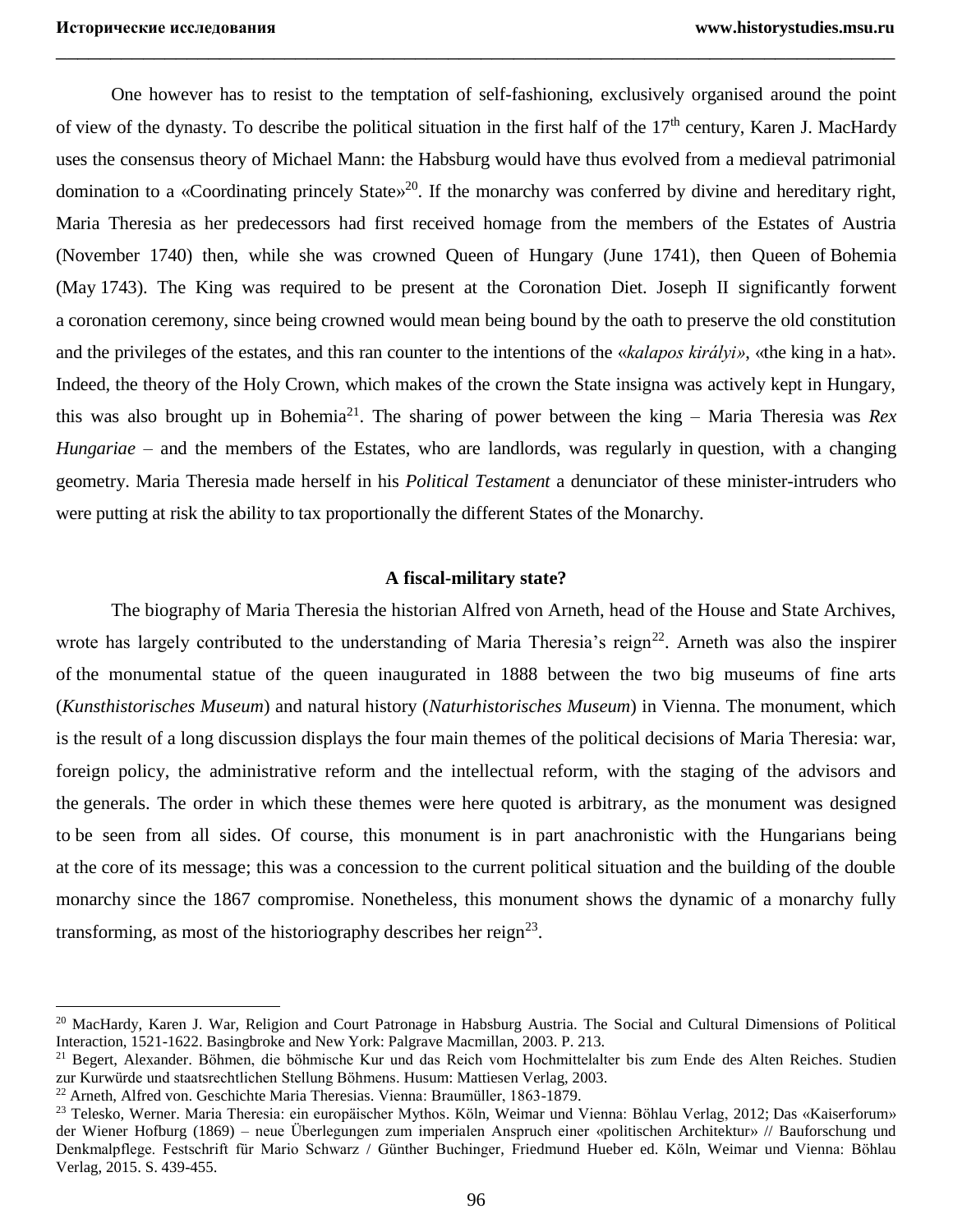Even if the Weberian model remains the dominant one, other approaches developed in the German context have put the stress on the empowering (A. Holenstein) or on accepted domination (S. Brakensiek) which maintain a top to bottom  $link^{24}$ . However can we really say the Theresian State was modern?

\_\_\_\_\_\_\_\_\_\_\_\_\_\_\_\_\_\_\_\_\_\_\_\_\_\_\_\_\_\_\_\_\_\_\_\_\_\_\_\_\_\_\_\_\_\_\_\_\_\_\_\_\_\_\_\_\_\_\_\_\_\_\_\_\_\_\_\_\_\_\_\_\_\_\_\_\_\_\_\_\_\_\_\_\_\_\_\_\_\_\_\_\_\_\_\_\_\_

The *Political Testament* was a strong case for the institutional reform, which was developed in two stages. To take back control of the kingdom of Bohemia, where the Bohemian estates voted for the princeelector of Bavaria for king in 1741, minister Haugwitz became in 1748 the head of a Directorium, created after the Prussian pattern, brings together a newly created united chancery of Austria and Bohemia, the Aulic Chamber, the Imperial Council of War and a newly created Council of Trade. In 1761, in the middle of the Seven Years War, a new system was introduced on Chancellor Kaunitz's initiative and placed under the control of a State Council reduced to ten members the previous institutions, with an additional audit chamber controlling the finances<sup>25</sup>. The political decision process cannot be reduced to a more or less commented *placet* of Maria Theresia. Despite an apparently fixed organization, ministerial areas were far from being distinct and most reforms were cooperatively decided in dedicated commissions, multiple and voluminous *vota* of which were kept by the Viennese Archives. Men are more stable than the institution. The «centre» appeared to be crossed by rivalries between court parties, following the pattern Wolfgang Reinhard proposed, individuals or «cliques» where can be found members of a same family or close people or even clienteles as well, but also on ideological criteria<sup>26</sup>.

How the centre and the provincial administration are articulated is as much, if not even more, a crucial point of the reform<sup>27</sup>. Since the reign of Ferdinand 1<sup>st</sup>, the administrations of the territories reflected that of the centre - chancellery, Aulic Chamber and even Trade Council since Charles VI. A most important officer (Statthalter for Lower-Austria, Lord of the Castle for Bohemia, Palatine for Hungary) proposed by the States, but nominated by the sovereign managed the contribution. But from the Netherlands and State of Milan, which depended from the State Chancellery to the Austro-Bohemian Chancellery, that so to say form the core of the Monarchy, and not forgetting the specific situation of Hungary, the Habsburg Monarchy was far from being a homogeneous whole, with a lot of different levels of integration, between aristocratic estates, privileged towns and Viennese centre, which homogeneity may even be doubted on the scale of one territory.

 $24$  Empowering interactions: political cultures and the emergence of the state in Europe, 1300-1900 / Wim Blockmans, André Holenstein, and Jon Mathieu eds., in collaboration with Daniel Schläppi. Farnham (GB)- Burlington: Vt. Ashgate, 2009; Ergebene Diener ihrer Herren? Herrschaftsvermittlung im alten Europa / Stefan Brakensiek and Heide Wunder eds. Köln, Weimar und Vienna: Böhlau Verlag, 2005.

<sup>25</sup> Dickson P.G.M. Op. cit. Ch. 9: Central Government. P. 207-256.

<sup>&</sup>lt;sup>26</sup> Reinhard, Wolfgang. Freunde und Kreaturen. «Verflechtung» als Konzept zur Erforschung historischer Führungsgruppen. Römische Oligarchie um 1600. München: Ernst Vogel, 1979; Lebeau, Christine. Aristocrates et grands commis à la Cour de Vienne (1748-1791). Le modèle français. Paris: CNRS Éditions, 1996.

<sup>27</sup> *Verwaltungsgeschichte* der Habsburgermonarchie in der Frühen Neuzeit. 2: Die Länder / Michael Hochedlinger und Thomas *Winkelbauer* eds. (is being published).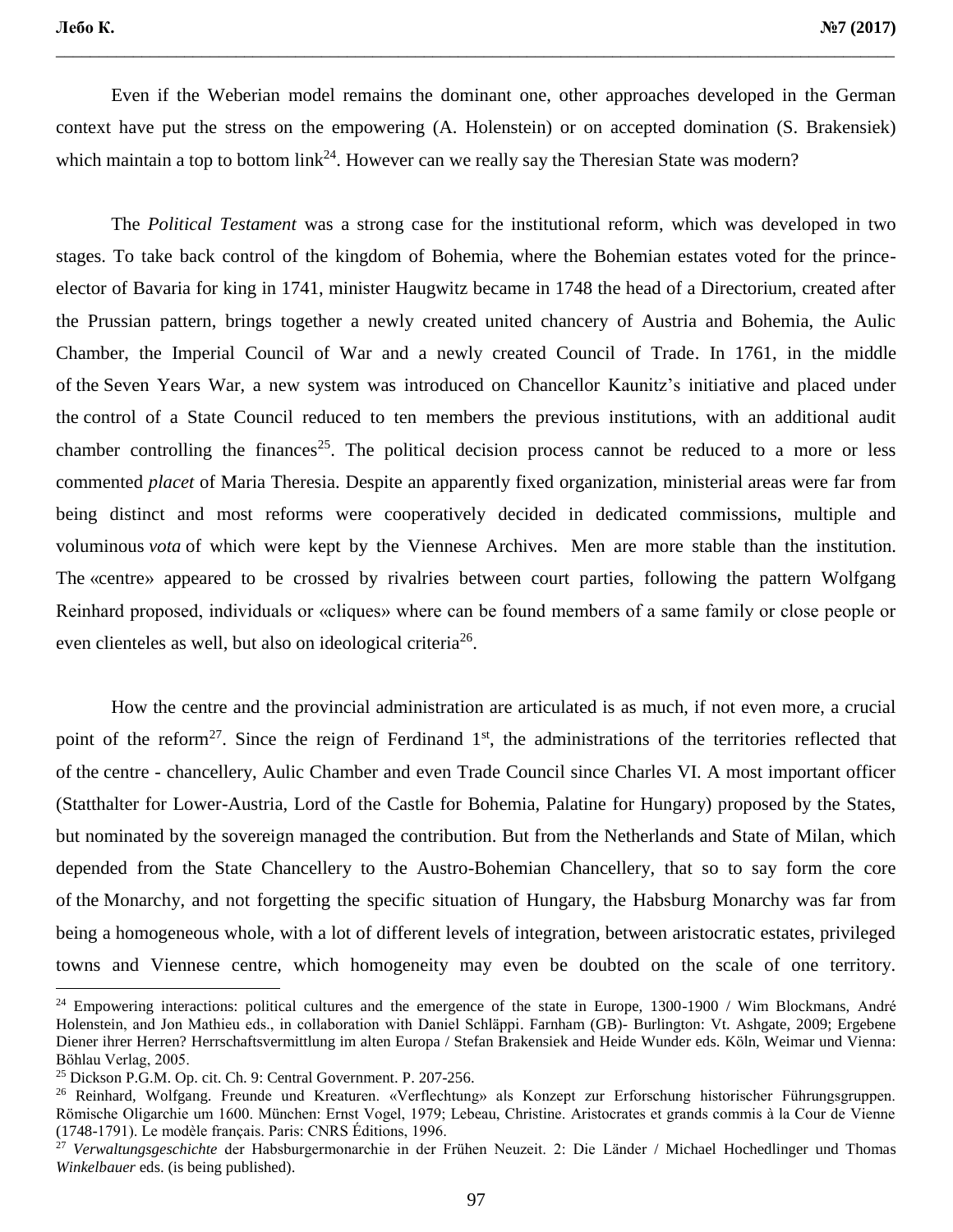Has the Haugwitz reform modified this balance? By examining only the institutional changes, P.G.M. Dickson notes an affirmed will from Vienna to take over control of the institutions the Estates managed alone before, at least in the Archduchy of Austria and in the Kingdom of Bohemia. Do these transformation mean there really is a shift from governance to «public» administration<sup>28</sup>? The integrated monarchy theme (*Gesamtstaat*) finds its whole meaning here. At the margins of the attempt to make a comprehensive history of the «central administration», Friedrich Walter published a crossed biography of the different ministers of Maria Theresia, who are sculpted in full at the basis of the monument in front of the Natural Science Museum in Vienna<sup>29</sup>. As did the Chotek brothers, respectively president of the Council of Trade in Vienna and Lord of the Castle in Prague, who organised between Vienna and Prague a representation of the Bohemian nobility during the election of Charles Emmanuel of Bavaria as King of Bohemia and then head the Haugwitz commissions in Styria and Carinthia, which were responsible for improving the return of the contribution, we clearly can establish a switch from vertical top-down leadership inside the Crown lands to horizontal networks structures of organization, which tighten the power around the monarch and the Court nobility (*Gesamtadel*) 30 .

\_\_\_\_\_\_\_\_\_\_\_\_\_\_\_\_\_\_\_\_\_\_\_\_\_\_\_\_\_\_\_\_\_\_\_\_\_\_\_\_\_\_\_\_\_\_\_\_\_\_\_\_\_\_\_\_\_\_\_\_\_\_\_\_\_\_\_\_\_\_\_\_\_\_\_\_\_

However, despite the iterative process of reform, which also highlights the difficulties to adapt the political system to the new exercise of monarchy, one can not deny that Vienna manages to balance its finances at the end of two wars and to develop its productions and trades, not only to the outside through the free port of Trieste, but also between the States of the Monarchy, especially between the Archduchy of Austria and the Kingdom of Hungary or between the State of Milan and the Archduchy of Austria.

Through recess the annual amount for contribution was fixed for ten years. This tax paid by the peasants, set and collected by the Estates, was used to finance war. The end of preliminary negotiations, which still took place every year at the beginning of the  $18<sup>th</sup>$  century, may have appeared as a victory of the ruler over the Estates<sup>31</sup>. The impact of setting the taxes level can not be underestimated in a period of war, at a time the ruler could be tempted to significantly put the fiscal pressure up. Indeed the resources that belonged the Emperor himself *(Cameral)*, that is to say customs, excise and salt duties were not sufficient to have a balanced budget. At the same time, the Diplomatic Revolution, which created an, at first defensive, but later offensive, alliance between Austria and France, had deprived the Austrian monarchy of the English subsidies. Financial innovation, such as the wealth tax (*Vermögensteuer*) or on financial revenues tax (*Interessensteuer*), lotteries or other forms

 $\overline{a}$ 

<sup>28</sup> Nederveen Pieterse, Jan. Op. cit. P. 4-22.

<sup>29</sup> Walter, Friedrich. Männer um Marie Theresia. Vienna: Holzhausen, 1951.

<sup>&</sup>lt;sup>30</sup> Lebeau, Christine. Les identités multiples de la noblesse habsbourgeoise au XVIIIe siècle // Adel und Nation in der Neuzeit. Hierarchie, Egalität und Loyalität / Martin Wrede and Laurent Bourquin eds. Ostfildern: Jan Thorbecke, 2016. S. 143-161.

<sup>31</sup> See: Iwasaki, Shuichi. Grabmal der ständischen Freiheiten? Die Steuerrezessverhandlung von 1748 in Niederösterreich und die Etablierung eines komplementärenverhältnisses von Krone und Ständen // Bündnispartner und Konkurrenten der Landesfürsten? S. 323-345 and Cerman, Ivo. Opposition oder Kooperation? Der Staat und die Stände in Böhmen 1749-1789. Ibid. S. 374-393.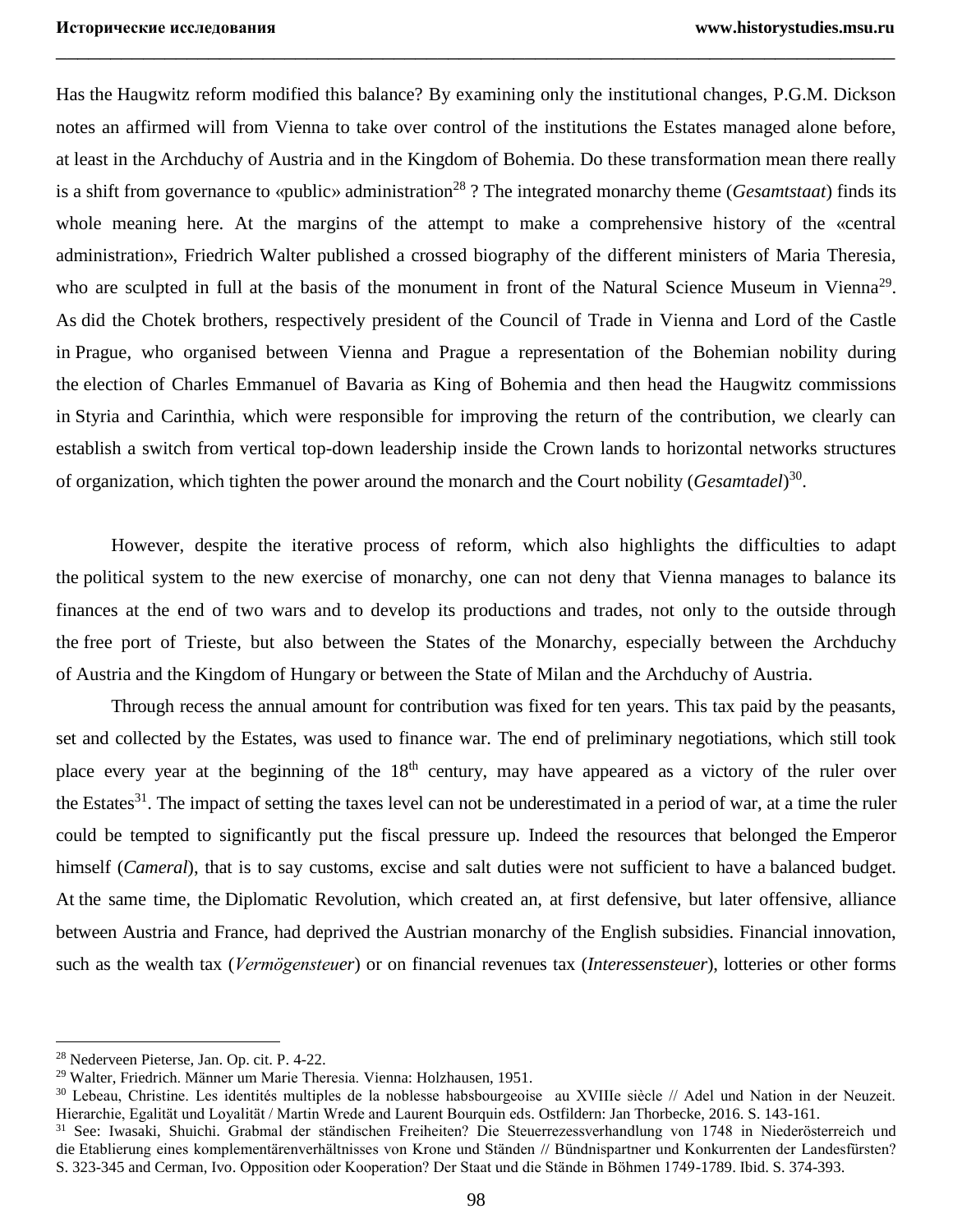of savings collection had not been as successful as it was expected to be. Therefore, the Estates were, more than ever, financial partners for the Emperor, guarantying a large amount of the State's loans.

\_\_\_\_\_\_\_\_\_\_\_\_\_\_\_\_\_\_\_\_\_\_\_\_\_\_\_\_\_\_\_\_\_\_\_\_\_\_\_\_\_\_\_\_\_\_\_\_\_\_\_\_\_\_\_\_\_\_\_\_\_\_\_\_\_\_\_\_\_\_\_\_\_\_\_\_\_\_\_\_\_\_\_\_\_\_\_\_\_\_\_\_\_\_\_\_\_\_

Statistics were a much more favourable innovation ground: Michel Foucault made it one of the signifiers of the « biopower ». In the 1770's, the Council of War managed to give a number to every single house in all the territories of the Monarchy: this was an essential work, because it allowed the assessment of the military capacities of the various territories, by identifying for each house the number of men able to fight. On top of that, censuses were organized: at first they were only for certain categories, such as the census of the Turks, but they then became general<sup>32</sup>. The President of the Aulic Chamber also ordered the inventory of the wealth of the Monarchy in 1761, that is to say, the list of all offices, of their employees and the state of credits and cash.

If the Estates are by now perceived as partners, tax acceptance, which according to Jean-Philippe Genet is an essential criteria of the modern State, nonetheless remains ambiguous<sup>33</sup>. The cadastre indeed had been revised under Maria Theresia, but it retained a declarative fiscal vocation without a lot or map basis, excepted for the State of Milan<sup>34</sup>. The Estates refused any fiscal reform, not only in Hungary, but also in the Austro-Bohemian ensemble, where the introduction of a progressive tax on lands paid by the landlords remained a project until the end of Joseph II´s reign.

#### **Back to the dynastic state?**

While the political contract between the Habsburg ruler and the states remain uncertain, the new dynastic storytelling, which replaces the history of the house, shows towards yet another perspective. In Greek as in Latin, as in several modern languages, the word «house» was aimed at describing a kind of power transmitted inside a same ruling family. Otherwise, the word «Dynasty» leads to a broader set of situations, all of them being linked to the idea of power or to a power frame or to a persuading web of individuals linked to a family. The celebrations around the 1886 family Jubilee thus were at the origin of numerous articles and books. In this context, stress is put on the change from the Habsburg dynasty to the Habsburg-Lorraine dynasty, but is discontinuity or continuity the main issue? As a matter of fact, continuity and dynastic ways of thinking progressively became a way to assert the rule of the Reason of State, even if coronation and ovation were led toward only one person.

<sup>32</sup> «... Der grösste Teil der Untertanen lebt elend und mühselig»: die Berichte des Hofkriegsrates zur sozialen und wirtschaftlichen Lage der Habsburgermonarchie 1770-1771 / Michael Hochedlinger, Anton Tantner eds. Vienna: Studien Verlag, 2005.

<sup>&</sup>lt;sup>33</sup> «... un État moderne, c'est un État dont la base matérielle repose sur une fiscalité publique acceptée par la société politique (et ce dans une dimension territoriale supérieure à celle de la cité), et dont tous les sujets sont concernés» (Genèse de l'État moderne. P. 3).

<sup>&</sup>lt;sup>34</sup> Lebeau, Christine. Regional Exchanges and Patterns of Taxation in Eighteenth Century Europe: the case of the Italian Cadastres // Global Debates about Taxation / Holger Nehring et Florian Schui eds. Basingstoke, 2007. P. 21-35 ; Vers la construction d'une science administrative au XVIIIe siècle. l'exemple du cadastre de Milan // L'illuminismo delle riforme civili: il contributo degli economisti lombardi / Pier Luigi Porta et Roberto Scazzieri eds. Milan, 201[4 http://www.ilasl.org/index.php/Incontri/article/view/106](http://www.ilasl.org/index.php/Incontri/article/view/106) .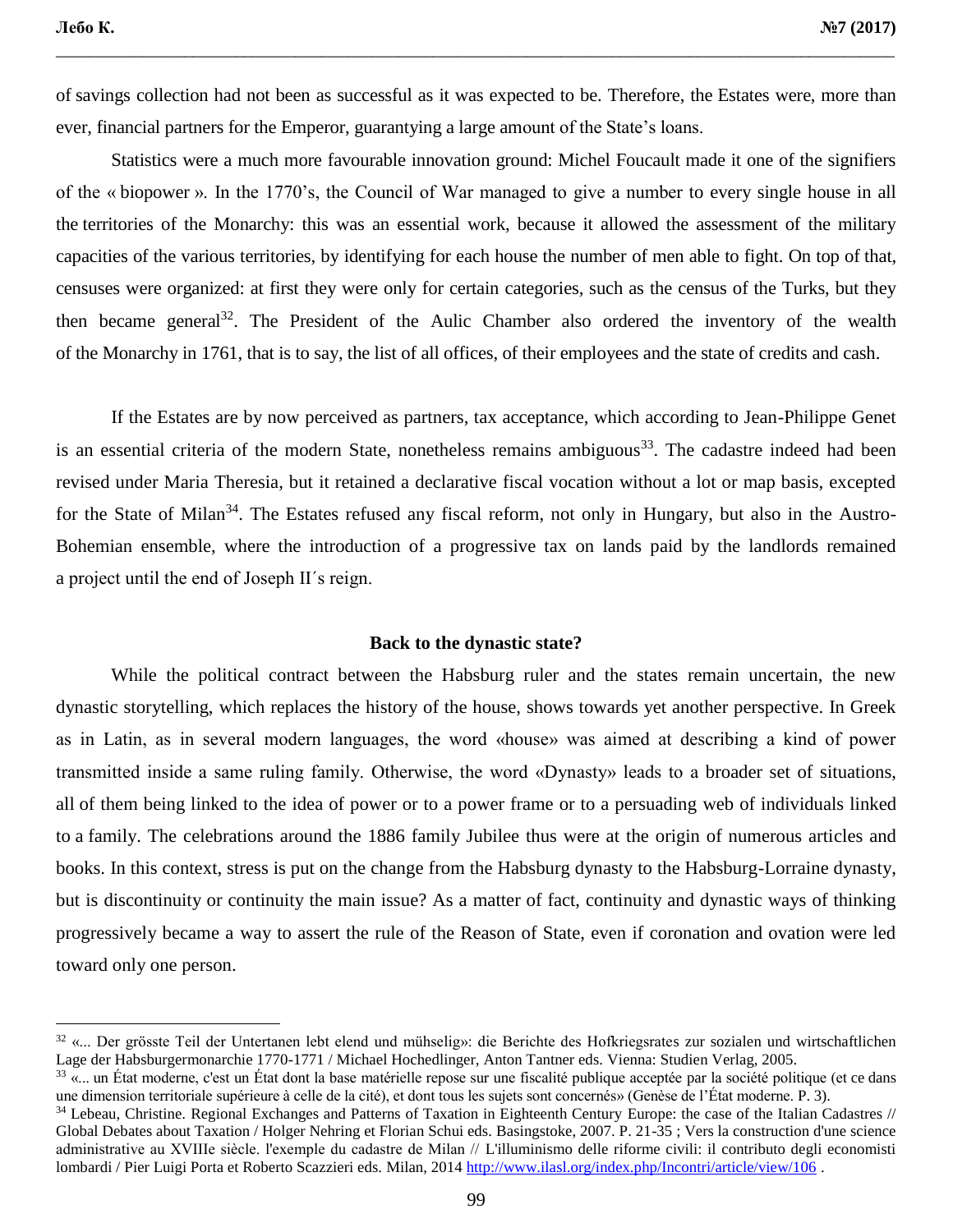The link between the Lorraine and the Habsburg houses is in fact much older than the wedding that is made about. It is only at the  $17<sup>th</sup>$  century that the «etichonid» genealogy, based on the work of Jérôme Vignier starts to compete with the mythological Roman descent that had been developed under Rudolf I (died in 1291) and Albert I (died in 1308) and still with the Trojan variant, in which the Habsburgs are the Colonna's descent, and which had a regular success until the reign of the father of Maria Theresia, Charles  $VI^{35}$ . Habsburg and Lorraine families could have had common origins as far as in the  $10<sup>th</sup>$  or  $11<sup>th</sup>$  century: Etichon I, duke of Alsace would be the common ancestor of the two houses. In 1306, Ferri of Lorraine marries Elisabeth, daughter of the King Albert of Austria. Their son receives the first name of his grandfather Rudolf, first king of the house Habsburg. Rudolf himself married Isabella of Burgundy in 1284 at the Remiremont Abbey and made the abbess Princess of the Empire. During the  $17<sup>th</sup>$  century, this common origin was used to argue from the Habsburg inferiority to the Capetian dynasty «since that family came from the first Counsellor of one of our Kings». This common origin had given a further motivation to the wedding of Maria Theresia with Francis-Stephen of Lorraine: both houses were the only ones by blood «comme deux ruisseaux qui partent de la même source» and have always been faithful to each other <sup>36</sup>. This also justified the double wedding, since Maria Theresia's sister has wedded Charles of Lorraine.

\_\_\_\_\_\_\_\_\_\_\_\_\_\_\_\_\_\_\_\_\_\_\_\_\_\_\_\_\_\_\_\_\_\_\_\_\_\_\_\_\_\_\_\_\_\_\_\_\_\_\_\_\_\_\_\_\_\_\_\_\_\_\_\_\_\_\_\_\_\_\_\_\_\_\_\_\_

The genealogical motivation rapidly was taken over by the real political motivation: keeping the control of the Holy Roman Empire, where no woman could be elected. The double portrait of Maria Theresia and Francis Stephen of Lorraine was the time to recall the imperial vocation of the wedding, by showing the imperial crown and the Golden Fleece order, in the council hall of Saint-Florian Abbey. The double tomb installed in the Imperial Crypt not only is the most monumental and the most baroque of the crypt, it synthesises the big events of the double reign and allows for the imperial dignity to be kept within the house, pictured by the burial places of it members, even though only the younger branch uses the Capuchin Crypt since the beginning of the  $17<sup>th</sup>$  century<sup>37</sup>. The council room in Schönbrunn also was redecorated with, on the one side the portrait of Francis-Stephen as science patron, his hand designating the allegory of science, but also a balance, symbolizing the equilibrium, and wearing the Golden Fleece, and on the other side, the double portrait of the Archdukes Joseph and Leopold, the first with the hand on the *Esprit des lois* and the imperial city of Rome in background. One shared characteristic of these representations was to showcase the fusion of two houses,

<sup>35</sup> La véritable origine des très illustres maisons d'Alsace, de Lorraine, d'Autriche, de Bade et de quantité d'autres. Paris, 1649; Quantin, Jean-Louis. Jérôme Vignier (1606-1661), critique et faussaire janséniste? // Bibliothèque de l'École des Chartes, 1998. 156. P. 451-479; Bizzocchi, Roberto. Genealogie incredibili. Bologna: Il mulino, 1995.

<sup>36</sup> «La maison de Lorraine est la seule en Europe… qui soit unie par conjonction du sang avec l'Auguste Maison d'Autriche… [les deux maisons] descendent constamment de la même tige comme deux ruisseaux qui partent de la même source… Et il n'y a point de maison dans l'Europe qui ayt été si attaché par une constante et inviolable fidelité aux interêts de l'Auguste maison». Lothringen Hausakten 182. 3. 182-184. 1715. Haus- Hof- und Staatsarchiv, Vienna. Cit.: Zedinger, Renate. Franz Stephan von Lothringen (1708-1765): Monarch, Manager, Mäzen. Köln, Weimar und Vienna: Böhlau Verlag, 2008. S. 27.

<sup>37</sup> Telesko, Werner. Le sarcophage de François-Étienne et de Marie-Thérèse par Balthasar Moll dans la crypte des Capucins à Vienne (1754) // Les Funérailles princières en Europe XVIe-XVIIIe siècle. 2: Apothéoses monumentale / Juliusz Chrościcki, Mark Hengerer, Gérard Sabatier eds., Rennes-Versailles: Presses universitaires, 2013. P. 117–134.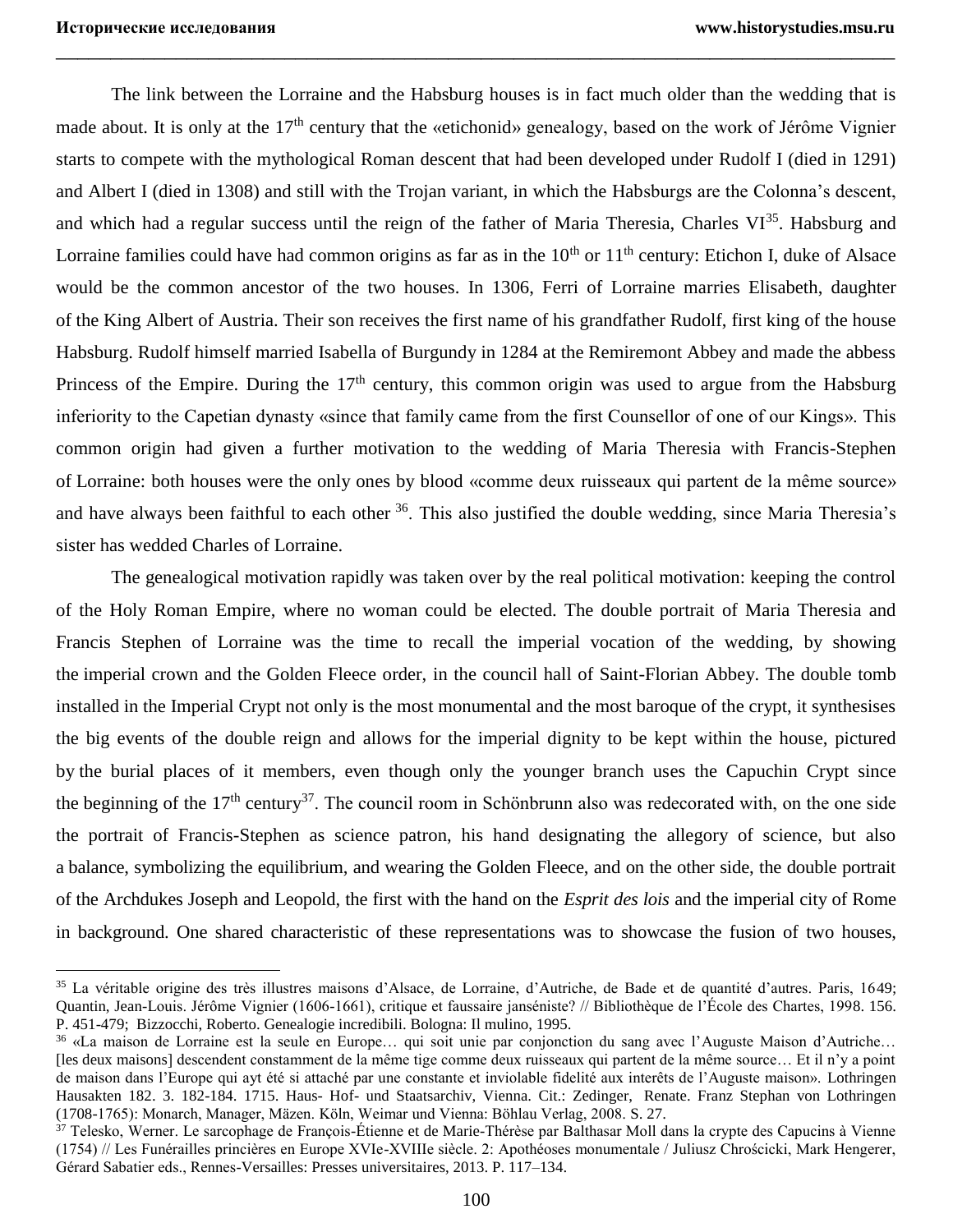in which one exchanged it's Lorraine patrimony against the Grand-Duchy of Tuscany and thus contributed to strengthen the Italian, that is to say imperial, vocation of the dynasty, both in the present and the future.

\_\_\_\_\_\_\_\_\_\_\_\_\_\_\_\_\_\_\_\_\_\_\_\_\_\_\_\_\_\_\_\_\_\_\_\_\_\_\_\_\_\_\_\_\_\_\_\_\_\_\_\_\_\_\_\_\_\_\_\_\_\_\_\_\_\_\_\_\_\_\_\_\_\_\_\_\_\_\_\_\_\_\_\_\_\_\_\_\_\_\_\_\_\_\_\_\_\_

If the ruler's portrait gives power by representing him (L. Marin), one should take a closer look at this intensive use of Maria Theresia's image in spaces used by the court and beyond<sup>38</sup>.

The use of the triple portrait inside the Giant Room of the Innsbruck's Hofburg staged yet again this both vertical and horizontal dynastic continuity. The room therefore not only shows the portraits of the three rulers and co-regents, Francis-Stephen, Maria Theresia and Joseph, the father and the son in crowning clothes and the insignas of the Holy Roman Empire, but also the portraits of the children of Maria Theresia and their spouses. Initiated by the Diplomatic Revolution in 1756 the alliance with the Bourbons was strengthened by the wedding of the archdukes with princesses of Parma and Spain and of the archduchesses with the future kings of France and Naples. This program, organised following the sudden death of Francis-Stephen during the wedding of his son Leopold in Innsbruck in 1765, mainly emphasised on Maria Theresia as a «Übermutter». Maria Theresia's own duty was described as bearing the renewed Habsburg Monarchy<sup>39</sup>.

This symbolic discourse in fact comes in support to the administrative reform. More than two hundred portraits of Maria Theresia are painted during her life<sup>40</sup>. Produced by Meytens's workshop at the Viennese academy of fine arts, these portraits were offered to important lords and sent to the various institutions of the monarchy and beyond<sup>41</sup>. Maria Theresia was always painted with the *regalia*, but the crowns' presentation varied according to the place the painting was going to be shown: the singularity of each of the territories and the unity of the Monarchy were thus systematically recalled. The portrait as a gift is both a symbol for the transaction and the bound and actually relates to the territories and Estates.

The program of the Great Gallery of Schönbrunn reconsiders this bound between the ruler and the territories. The provinces bring their art and craft as an homage to the emperor and empress: their parade displays an uninterrupted stream of wealth, creating a new Universal monarchy relying on the circulation of wealth<sup>42</sup>. A new vertical link is coming from Maria Theresia, enlarging her domination beyond the House of Austria.

The house's places were only secondary. On the contrary, the dynasty derives its power from a territorial dominance, which creates streams of people and wealth. Institutional reforms, symbolic discourse and economy-oriented reflection were thus tightly mixed in what still appeared in the end of the 18th century as both a dynastic State and an empire. (*Kaisertum*).

 $\overline{a}$ 

<sup>38</sup> Marin, Louis. Le portrait de roi. Paris, 1981.

<sup>39</sup> Telesko, Werner. Maria Theresias «Familia Augusta». Zur Programmatik des «Riesensaals» in der Innsbrucker Hofburg // Innsbruck 1765. Prunkvolle Hochzeit, fröhliche Feste, tragischer Ausklang / Renate Zedinger ed. Winkler: Bochum, 2015. S. 349-362. <sup>40</sup> Burke, Peter. The fabrication of Louis XIV. New Haven-London, 1992; Ghermani, Naïma. Le prince et son portrait: incarner le pouvoir dans l'Allemagne du XVIe siècle. Rennes, 2009; Bodart, Diane H. Pouvoirs du portrait sous les Habsbourg d'Espagne. Paris, 2011.

<sup>41</sup> Banakas, Anne-Sophie. Les portraits de Marie-Thérèse: échange et pouvoir entre la souveraine et les élites politiques de la Monarchie. Phil. Diss. Paris 1 Panthéon-Sorbonne, janvier 2016.

<sup>42</sup> Telesko, Werner. Die Erbin so vieler Länder und Reiche // Mitteilungen des Instituts für Österreichische Geschichtsforschung, 2016. 124-1. S. 82-103.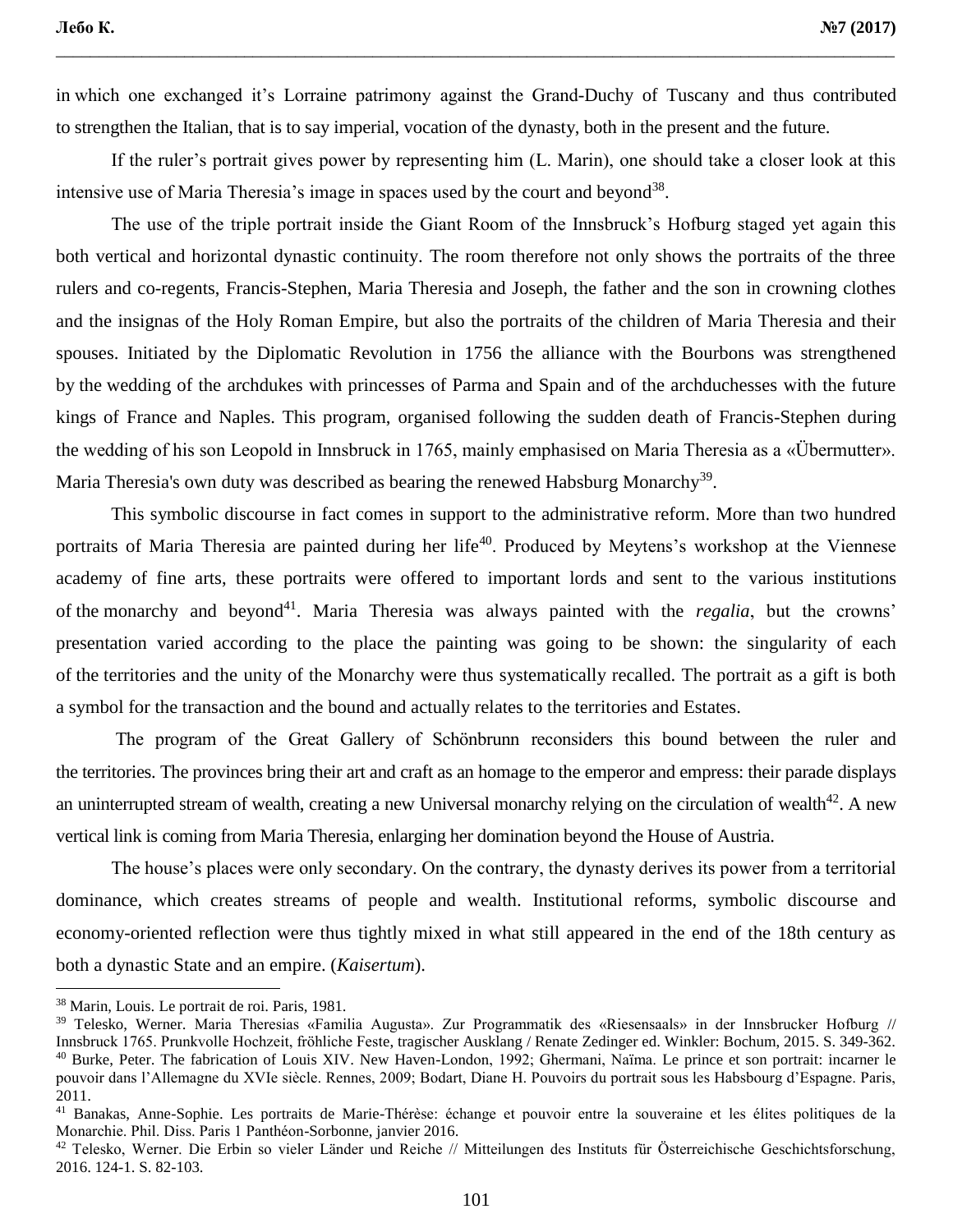Dynasty representation and power of state are tightly bound together, but the monarchy remains a polymorphous space, that one could not sum up to a unique pattern of government. The old and the new coexist in different spaces and timelines. The modern state is ultimately only a mode of the complex bound between rulers and territories. The metamorphoses of power have to be understood and analysed through practices and writings, speeches and pictures. Institutional history and symbolic history are to be convoked in the same area if we want to see how intertwined discourses contribute to build political legitimacy.

\_\_\_\_\_\_\_\_\_\_\_\_\_\_\_\_\_\_\_\_\_\_\_\_\_\_\_\_\_\_\_\_\_\_\_\_\_\_\_\_\_\_\_\_\_\_\_\_\_\_\_\_\_\_\_\_\_\_\_\_\_\_\_\_\_\_\_\_\_\_\_\_\_\_\_\_\_

## **БИБЛИОГРАФИЯ (BIBLIOGRAPHY):**

- 1. Arneth A. von. Geschichte Maria Theresias. Vienna: Braumüller, 1863-1879.
- 2. Banakas A.-S. Les portraits de Marie-Thérèse: échange et pouvoir entre la souveraine et les élites politiques de la Monarchie. Phil. Diss. Paris 1 Panthéon-Sorbonne, janvier 2016.
- 3. Begert A. Böhmen, die böhmische Kur und das Reich vom Hochmittelalter bis zum Ende des Alten Reiches. Studien zur Kurwürde und staatsrechtlichen Stellung Böhmens. Husum: Mattiesen Verlag, 2003.
- 4. Bizzocchi R. Genealogie incredibili. Bologna: Il mulino, 1995.
- 5. Bodart D.H. Pouvoirs du portrait sous les Habsbourg d'Espagne. Paris, 2011.
- 6. Boecler J.H. De Principalium Familiarum perpetuitate // Dissertationes Academicae. Editio secunda. Pars II. Strasburg, 1701.
- 7. Bourdieu P. De la maison du roi à la raison d'État. Un modèle de la genèse du champ bureaucratique // Actes de la Recherche en Sciences Sociales. 118. Juin 1997. Genèse de l'État moderne. P. 55-68.
- 8. Brewer J. The Sinews of power. War, money and the English State, 1688-1783. London: Unwin Hyman, 1989.
- 9. Bündnispartner und Konkurrenten der Landesfürsten? Die Stände in der Habsburger Monarchie / G. Ammerer, W.D. Godsey ed. Vienna-München: R. Oldenbourg, 2007.
- 10. Burke P. The fabrication of Louis XIV. New Haven-London, 1992.
- 11. Dickson P.G.M. Finance and Government under Maria Theresia, 1740-1780. Oxford: Clarendon Press, 1987.
- 12. Dictionnaire de l'Académie française*.* Paris, 1762.
- 13. Duindam J. Dynasties. A global history of power, 1300-1800. Cambridge: Cambridge University Press, 2016.
- 14. Empowering interactions: political cultures and the emergence of the state in Europe, 1300-1900 / W. Blockmans, A. Holenstein, J. Mathieu eds., in collaboration with D. Schläppi. Farnham (GB)- Burlington: Vt. Ashgate, 2009.
- 15. Ergebene Diener ihrer Herren? Herrschaftsvermittlung im alten Europa / S. Brakensiek, H. Wunder eds. Köln, Weimar und Vienna: Böhlau Verlag, 2005.
- 16. Evans R.J.W. The Making of the Habsburg Monarchy, 1550-1700: An Interpretation. Oxford: Oxford University Press,1984.
- 17. Genet J.-Ph. La genèse de l'État moderne // Actes de la recherche en sciences sociales. 118. Juin 1997.
- 18. Ghermani N. Le prince et son portrait: incarner le pouvoir dans l'Allemagne du XVIe siècle. Rennes, 2009.
- 19. «... Der grösste Teil der Untertanen lebt elend und mühselig»: die Berichte des Hofkriegsrates zur sozialen und wirtschaftlichen Lage der Habsburgermonarchie 1770-1771 / M. Hochedlinger, A. Tantner eds. Vienna: Studien Verlag, 2005.
- 20. The Habsburg and Hohenzollern Dynasties in the Seventeenth and Eighteenth Centuries*.* The Documentary History of Western Civilization / C. A. Macartney, ed. New York: Evanston, 1970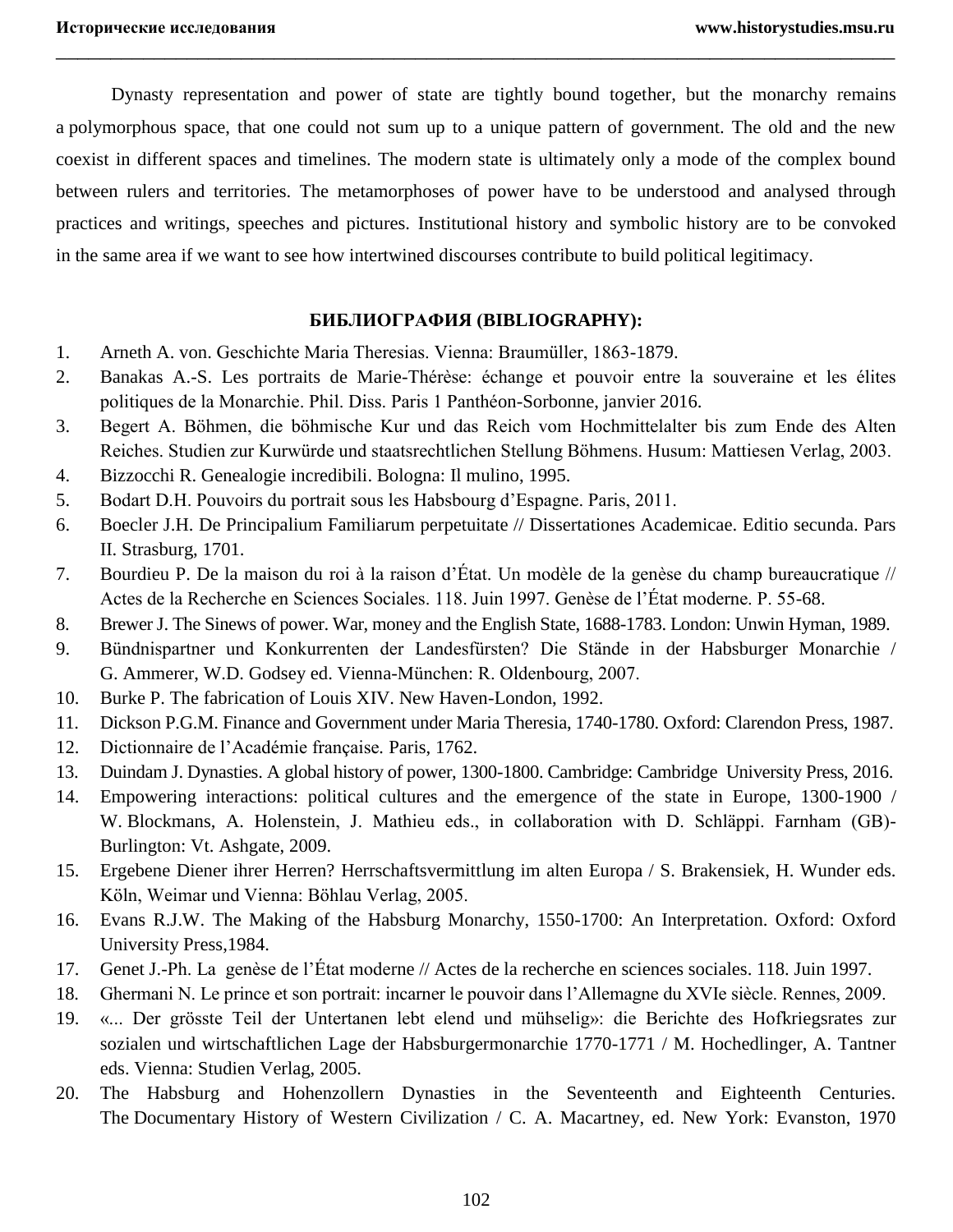(Kaiserin Maria Theresias Politisches Testament / Josef Kallbrunner ed. Vienna: Verlag für Geschichte und Politik, 1952).

- 21. Herrgott M. Genealogia diplomatica augustae Domus Hasburgicae. Sankt Blasien, 1737.
- 22. Judson P. The Habsburg Empire. A new History. Cambridge Mass.: Harvard University Press, 2016.
- 23. Das «Kaiserforum» der Wiener Hofburg (1869) neue Überlegungen zum imperialen Anspruch einer «politischen Architektur» // Bauforschung und Denkmalpflege. Festschrift für Mario Schwarz / G. Buchinger, F. Hueber ed. Köln, Weimar und Vienna: Böhlau Verlag, 2015. S. 439-455.

\_\_\_\_\_\_\_\_\_\_\_\_\_\_\_\_\_\_\_\_\_\_\_\_\_\_\_\_\_\_\_\_\_\_\_\_\_\_\_\_\_\_\_\_\_\_\_\_\_\_\_\_\_\_\_\_\_\_\_\_\_\_\_\_\_\_\_\_\_\_\_\_\_\_\_\_\_\_\_\_\_\_\_\_\_\_\_\_\_\_\_\_\_\_\_\_\_\_

- 24. Lebeau C. Aristocrates et grands commis à la Cour de Vienne (1748-1791). Le modèle français. Paris: CNRS Éditions, 1996.
- 25. Idea. Les identités multiples de la noblesse habsbourgeoise au XVIIIe siècle // Adel und Nation in der Neuzeit. Hierarchie, Egalität und Loyalität / M. Wrede und L. Bourquin eds. Ostfildern: Jan Thorbecke, 2016. S. 143-161.
- 26. Idea. Regional Exchanges and Patterns of Taxation in Eighteenth Century Europe: the case of the Italian Cadastres // Global Debates about Taxation / H. Nehring and F. Schui eds. Basingstoke, 2007. P. 21-35.
- 27. Lhotsky A. Aufsätze und Verträge. I. Europäisches Mittelalter. Das Land Österreich. München: Oldenbourg, 1970.
- 28. MacHardy K.J. War, Religion and Court Patronage in Habsburg Austria. The Social and Cultural Dimensions of Political Interaction, 1521-1622. Basingbroke-New York: Palgrave Macmillan, 2003.
- 29. Marin L. Le portrait de roi. Paris, 1981.
- 30. Maximilian I. Triumph eines Kaisers. Herrscher mit europäischen Visionen. Katalog der Ausstellung in der kaiserlichen Hofburg zu Innsbruck 2005/06. Innsbruck, 2005.
- 31. Nederveen Pieterse J. Metamorphoses of Power: From Coercion to Cooperation? // Asian Journal of Social Science. Vol. 33-1. 2005. Special Focus: The Modern Prince and the Modern Sage: Transforming Power and Freedom.
- 32. Panek J. Ferdinand I. Der Schöpfer des politischen Programms der österreichischen Habsburger? // Die Habsburgermonarchie 1620 bis 1740. Leistungen und Grenzen des Absolutismusparadigmas / P. Mat'a and Th. Winkelbauer eds. Suttgart: Franz Steiner, 2006. S. 63-72.
- 33. Quantin J.-L. Jérôme Vignier (1606-1661), critique et faussaire janséniste? // Bibliothèque de l'École des Chartes, 1998. 156. P. 451-479.
- 34. Reinhard W. Freunde und Kreaturen. «Verflechtung» als Konzept zur Erforschung historischer Führungsgruppen. Römische Oligarchie um 1600. München: Ernst Vogel, 1979.
- 35. Idem. Frühmoderner Staat-Moderner Staat // Die Entstehung des modernen Europa 1600-1900 / O. Mörke, M. North ed. Köln, Weimar und Vienna: Böhlau Verlag, 1998.
- 36. Tanner M. The Last Descendents of Aeneas. The Habsburgs and the mythic image of the emperor. New Haven-London: Yale University Press, 1993.
- 37. Telesko W. Die Erbin so vieler Länder und Reiche // Mitteilungen des Instituts für Österreichische Geschichtsforschung, 2016. 124-1. S. 82-103.
- 38. Idem. Maria Theresia: ein europäischer Mythos. Köln, Weimar und Vienna: Böhlau Verlag, 2012.
- 39. Idem. Maria Theresias «Familia Augusta». Zur Programmatik des «Riesensaals» in der Innsbrucker Hofburg // Innsbruck 1765. Prunkvolle Hochzeit, fröhliche Feste, tragischer Ausklang / R. Zedinger ed. Winkler: Bochum, 2015. S. 349-362.
- 40. Idem. Le sarcophage de François-Étienne et de Marie-Thérèse par Balthasar Moll dans la crypte des Capucins à Vienne (1754) // Les Funérailles princières en Europe XVIe-XVIIIe siècle. 2: Apothéoses